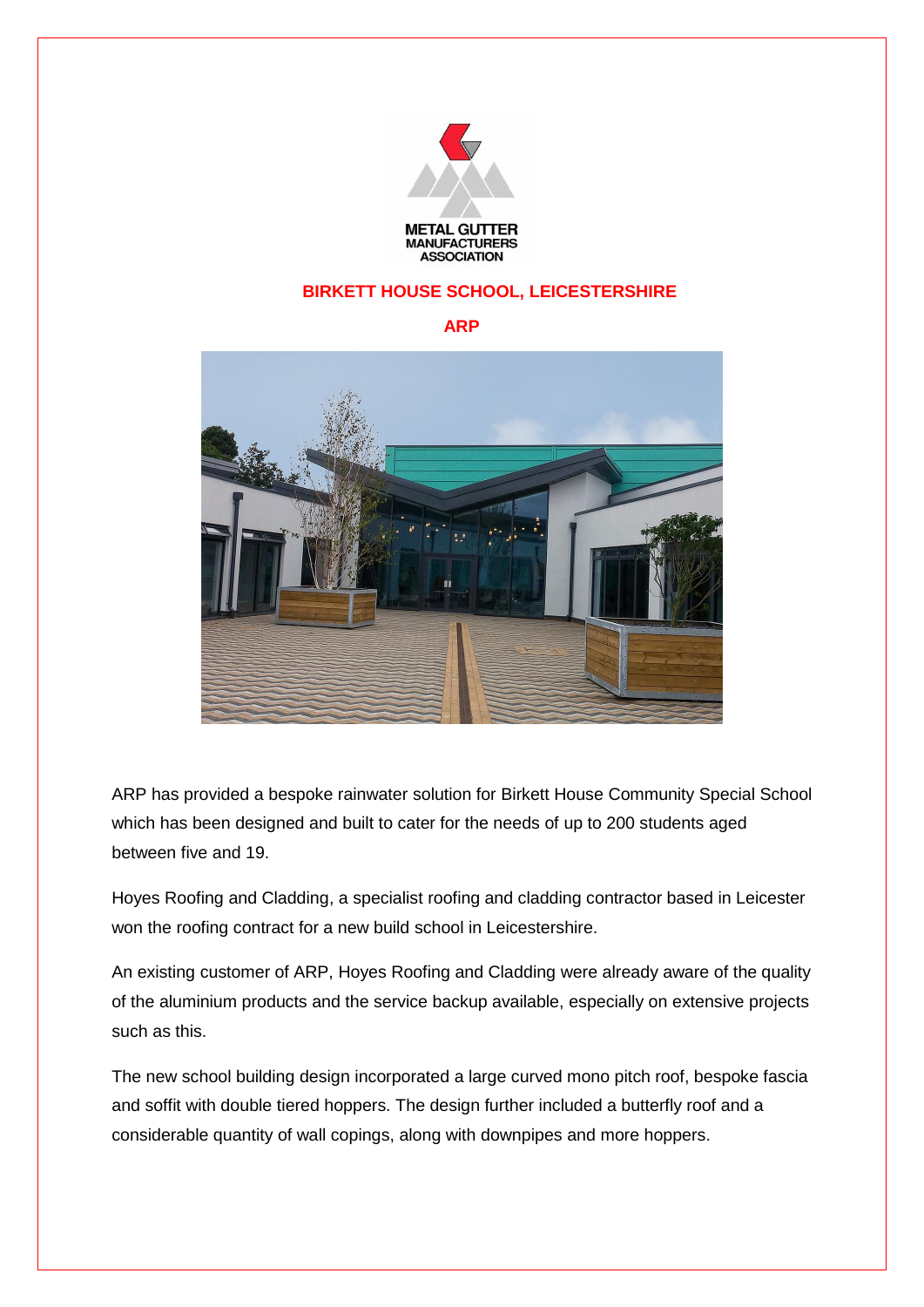Being a significant project, both Hoyes and ARP worked seamlessly together, with ARP ensuring the products were manufactured, coated and delivered in agreed phases - every two to three weeks another delivery was made to site ensuring smooth progression of the project.



The designs for the Trueline fascia, soffit, wall copings, hoppers and double tiered hoppers were supplied to ARP whose in-house CAD team interpreted the drawings and converted the bespoke designs into CAM drawings for production purposes. All the products were manufactured at its tailor-made manufacturing facility in Leicester and Polyester Powder Coated (PPC) in Slate Grey - RAL 7015 Matt.